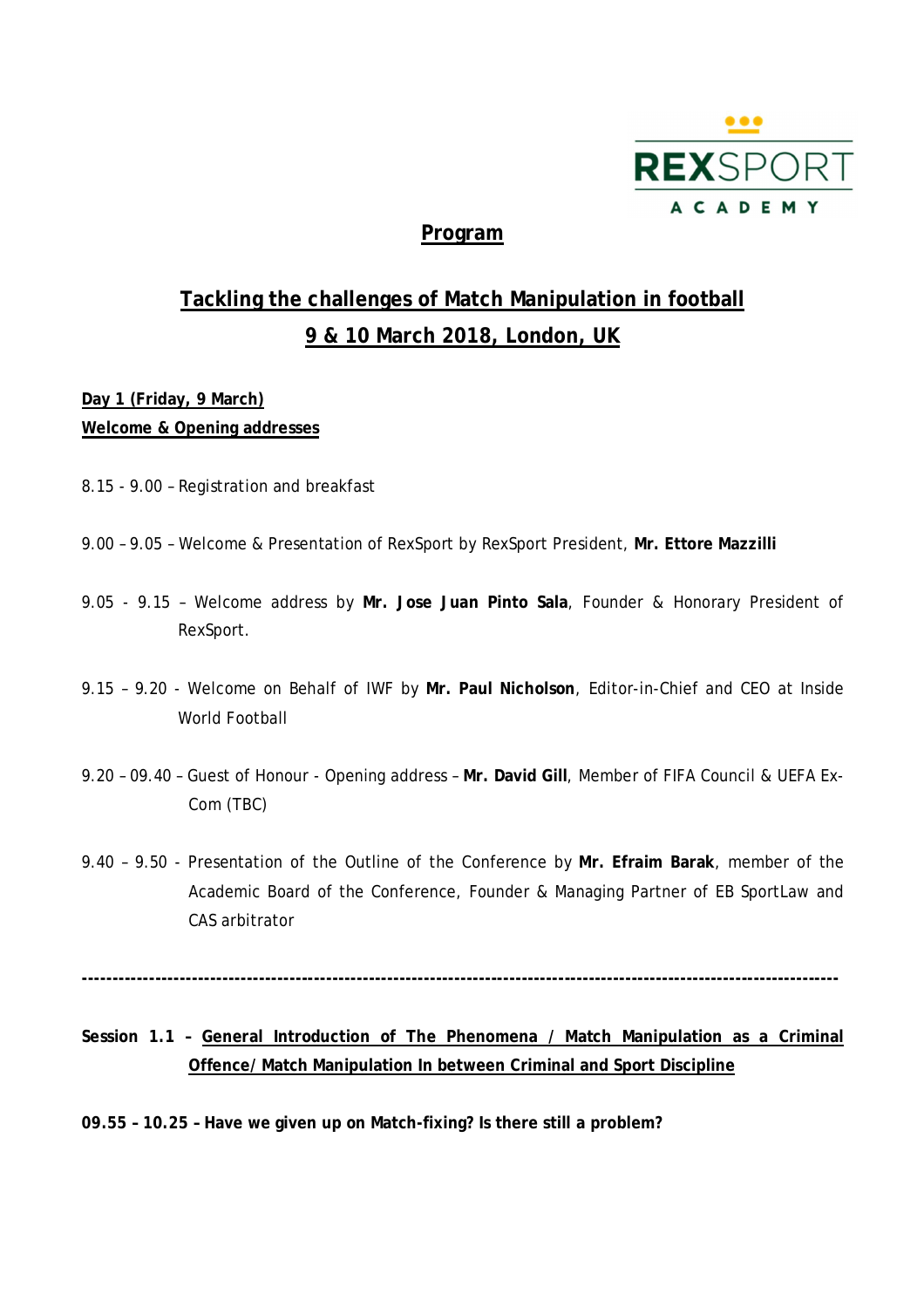

A short historical presentation of the Phenomena of Match Manipulation; What is the scale of the Match-fixing problem we are facing worldwide today? Can the regional problems be broken down; how many cases are there reported and unreported and how many are being pursued?

(Speaker: **Prof. David Forrest** – Liverpool Universities Football Industries Course)

# **10.25 – 11.15 – Match-fixing – The criminal aspects**

Match-fixing is the closest disciplinary issue to criminal law that sports bodies are facing (even more than doping). Presentation of Match-fixing from the Criminal Point of view and how the criminal authorities and law enforcement agencies see the relations between them and the sport organizations.

(Speakers: **Interpol Officer & Leading academic in Criminal Law**- Names TBC)

----------------------------------------------------------------------------------------------------------------------------

## 11.15 – 11.40 – Coffee Break

----------------------------------------------------------------------------------------------------------------------------

#### **11.40 – 12.15** – **CAS and Match Manipulation**

An Introduction to CAS Jurisprudence on Match Manipulation – A general overview from the "Pobeda case" (2008) until today. (Speakers: **Mr. Matthieu Reeb**, CAS Secretary General & **Mr. William Sternheimer**, CAS Deputy Secretary General)

# **12.15 – 12.50 – Match-fixing – on The Institutional overlapping aspects and the co-existence In between Criminal and Sport Discipline**

From the point of view of the Sport organization - Where does the border line lie, how close should sports organisations be working with law enforcement agencies, and at what stage does a sports body open a case and report it to the police authorities and vice versa?

(Speaker: **Mr. Emilio García Silvero**, Managing Director of Integrity at UEFA)

# **12:50 – 13:00 – Four speakers of Session 1.1 remain on stage – Q & A for the audience**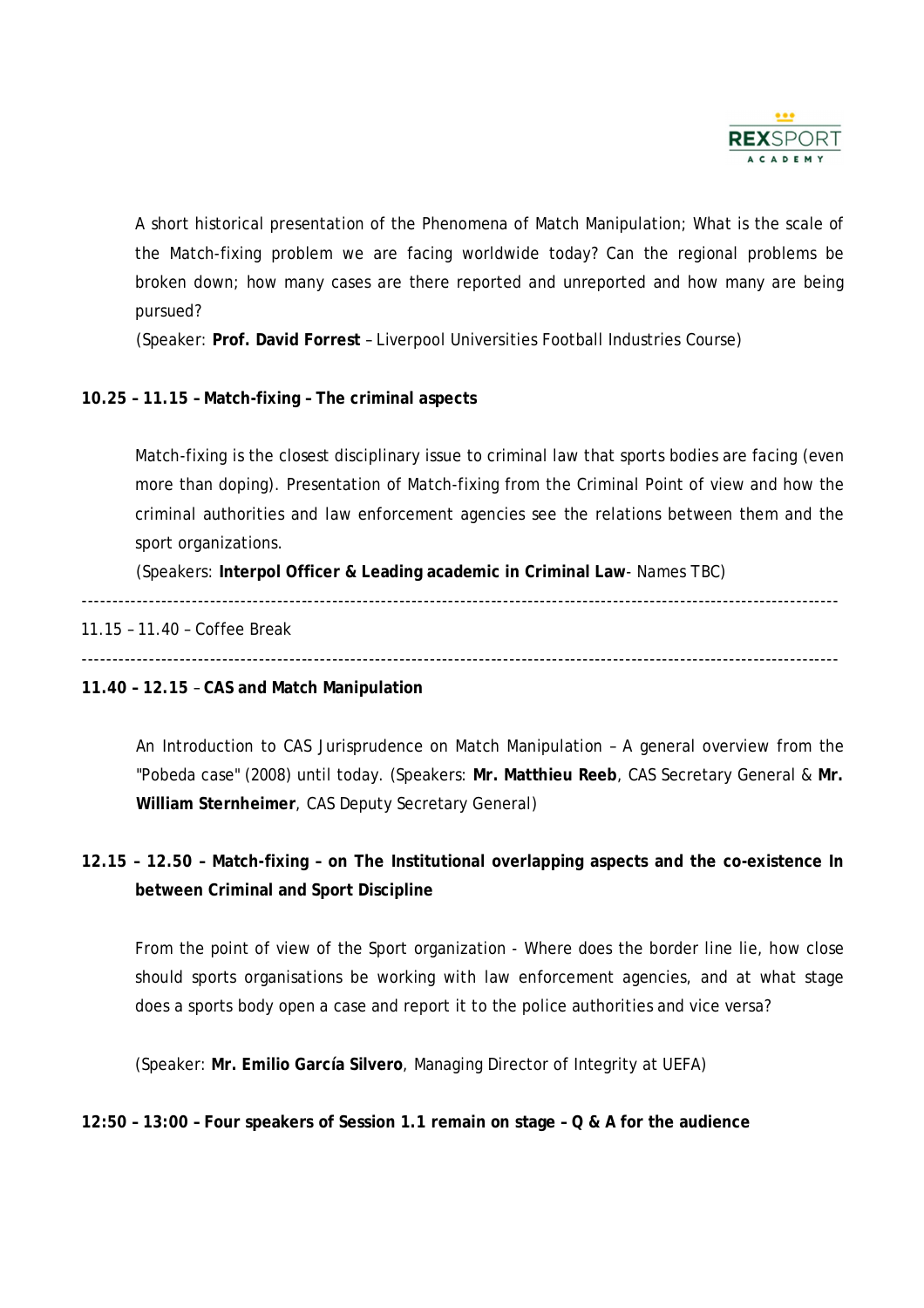

**----------------------------------------------------------------------------------------------------------------------------**

#### **Lunch 13:00– 14.30**

**----------------------------------------------------------------------------------------------------------------------------**

# **Session 1.2 – Detecting Match Manipulation / The International Football Governing Bodies' Challenge**

**14.30 – 15.00 -** Detecting Match-fixing

What tools are there available to detect Match Manipulation? (Speaker: **Andreas Krannich,** managing Director Strategy & Integrity at Sport Radar)

#### **15.00 – 15.30 – FIFA's integrity initiative – what FIFA is doing to combat match manipulation**

Presentation on FIFA's measures to combat match manipulation.

 **15.30 – 15.40** Q & A's.

(Speaker: **Mr. Oliver Jaberg**, Director of Integrity & Institutional Legal - FIFA)

## **15.40 – 16.20 – The Confederations' Challenge**

**What UEFA and the AFC are doing to combat Match-fixing.** (Speakers: **Mr. Nick Raudenski,** Chief Integrity Officer (UEFA) & **Mr. Benoit Pasquier**, General Counsel & Director of Legal Affairs at the Asian Football Confederation)

#### 1**6:20 -16:30 - Speakers of Session 1.2 remain on stage – Q & A from the audience**

---------------------------------------------------------------------------------------------------------------------------- **16.30 – 16.50 – Coffee Break**

**----------------------------------------------------------------------------------------------------------------------------**

#### **17.05 – 17.50 – Closing Session of Day 1**

"Round Table" - Panel discussion, **UEFA's Chief Integrity Officer**, **Mr. Benoit Pasquier** and **Dr. Laila Mintas** – former Director of Integrity at CONCACAF (Moderator: Mr. Paul Nicholson). "CCC – Cross Confederations Cooperation" © in Tackling Match Manipulation.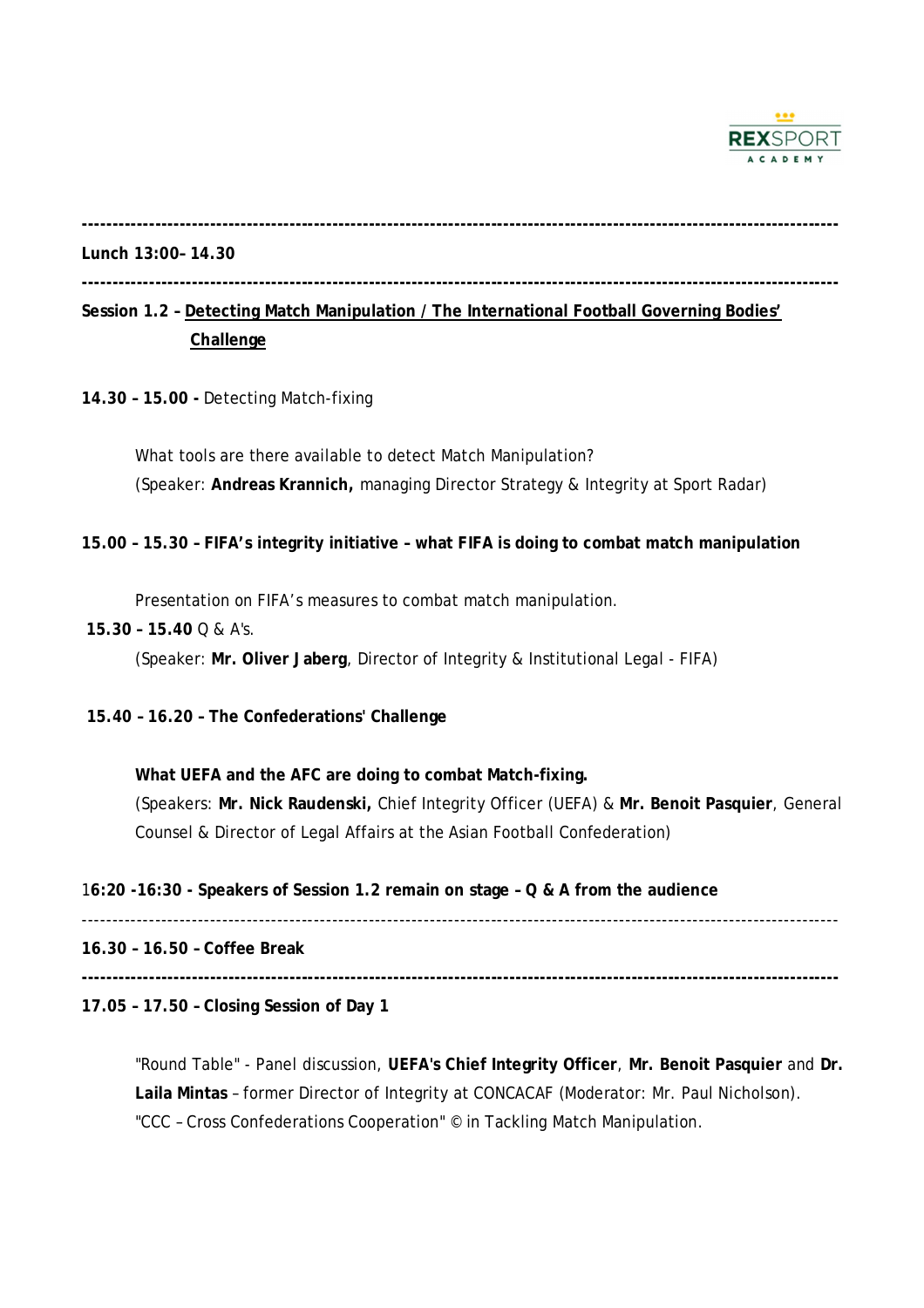

**----------------------------------------------------------------------------------------------------------------------------**

**19.30 – Dinner for all the Participants**

**----------------------------------------------------------------------------------------------------------------------------**

**Day 2 (Saturday, March 10)**

**8.30 - 9.00 – Light Breakfast (Coffee/tea/pastries)**

**----------------------------------------------------------------------------------------------------------------------------**

**Session 2 – Legal Challenges and Legal Aspects in Tackling Match Manipulation (2 nd Day Moderator; Mr. Gianpaolo Monteneri, Managing Director at Monteneri sports law & Vice President of RexSport)**

## **09.00 – 09.40 – The Disciplinary Proceedings at UEFA in Match Manipulation cases?**

A guideline for the practitioner; what should a lawyer representing an accused know; from the investigation to the disciplinary proceedings; with a special focus on the process of collecting evidences, collaboration with national agencies, collaboration with national federations, the handling of the proceedings in the two instances proceedings in UEFA (with reference to relevant jurisprudence of UEFA and CAS).

(Speaker – **Mr. Carlos Schneider**, UEFA Legal Counsel).

# **09.40 – 10.25 – CAS Jurisprudence on Match Manipulation issues**

CAS Jurisprudence on Match Manipulation (focusing on: the burden and the standard of proof, evidential matters – are all evidence legitimate? Protected evidences and protected witnesses, the weight of convictions in criminal proceedings in national courts and in proceedings in national federations, and other issues). (Speaker: **Prof. Ulrich Haas**, CAS arbitrator)

-------------------------------------------------------------------------------------------------------------------

10.25 – 10.45 – Coffee Break

-------------------------------------------------------------------------------------------------------------------